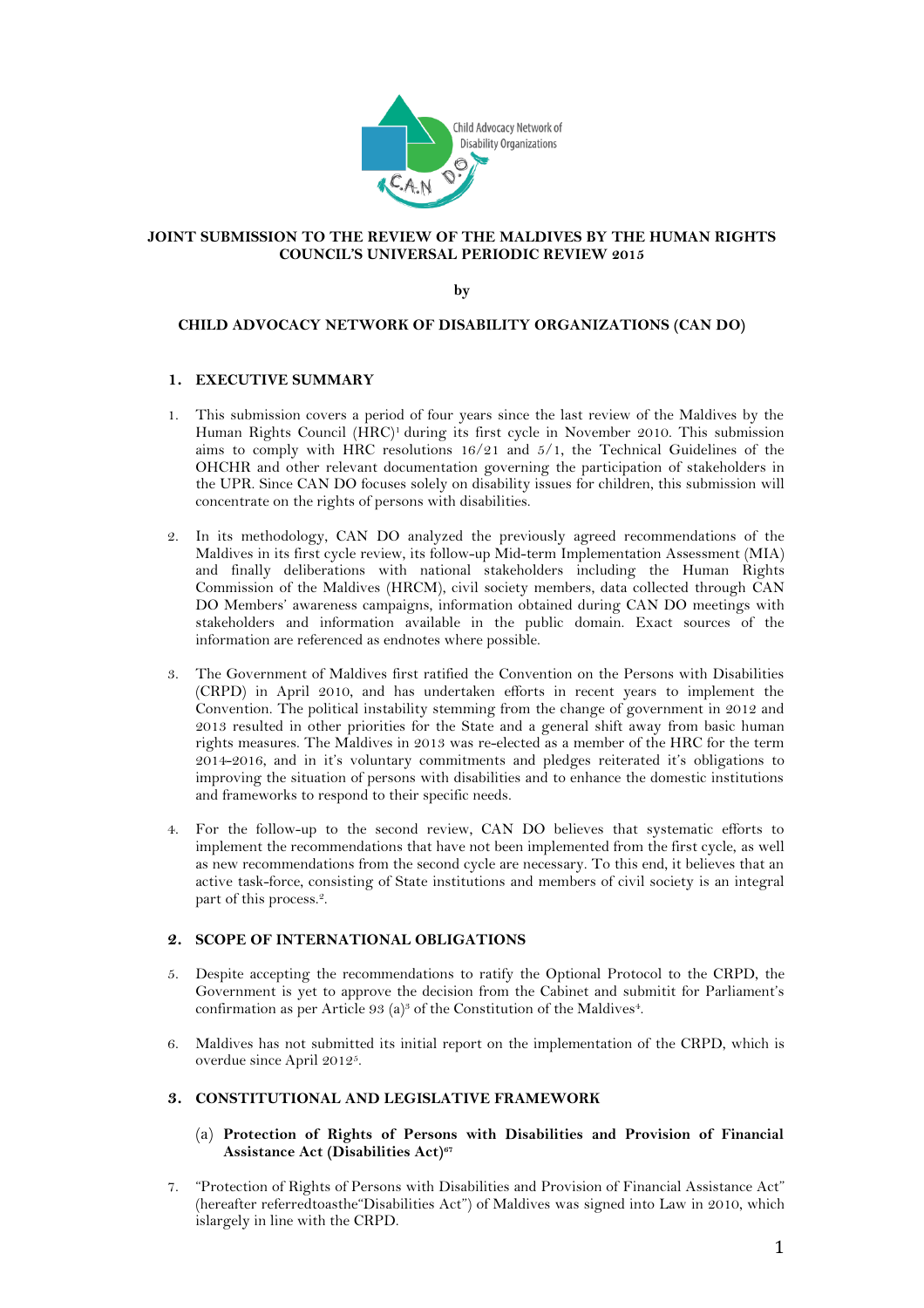- 8. While the Disabilities Act establishes a legal framework to protect the rights of persons with disabilities, discrimination against persons with disabilities continue to occur, mostly from individual members of the public, and occasionally from State-run institutions that specialize in educational or health services, due to lack of awareness among policy-makers as well as general public and due to deep-rooted customs and practices.
- 9. Article 4 of the Disabilities Act also established a seven-member Council to oversee the implementation of the Act. Please refer to "Disability Council (DC)" under Institutional and Human Rights Infrastructure for more details on the Council.
- 10. There is no specific law on mental health, and neither does the Disabilities Act give any substantive reference to mental disabilities, as the Act was not intended to cover specificities of disabilities or to give primacy to any specific type of disability 8 .
- 11. Another major development in the legal framework of the country is the Decentralization Act (7/2010), which decentralized part of the mandates previously held by state institutions in the Capital. However, neither the Decentralization Act nor its amendments (21/2010) and (2/2011) provide any mandates to City, Atoll and Island Councils regarding the rights of persons with disabilities.

## **4. INSTITUTIONAL AND HUMAN RIGHTS INFRASTRUCTURE**

# (a) **Disability Council (DC) (8/2010)**

- 12. One of the key features of the Disabilities Act is the creation of a Council to oversee its implementation. The DC is directly answerable to the Minister of Law and Gender. The seven members of the DC consists of: (a) member appointed by the President, (b) member appointed by the Ministry of Law and Gender (MLG), (c) member appointed by health professionals, (d) member appointed by psychiatrists, (e) member appointed by the civil society, (f) a person with disabilities and  $(g)$  a member appointed by the parents. Members work on a part-time basis and are not entitled to a salary. The MLG provides budgetary and administrative support to the Council.
- 13. Article 13 of the Disabilities Act mandates the inclusion of a separate section for DC within the MLG's annual budget, in consultation with the DC. However, there have been no such budget allocations for the DC since its inception  $-$  in the annual budgets of 2011<sup>9</sup>, 2012<sup>10</sup> and 2013 <sup>11</sup> . Consequently, the DC depends on budget support from the MLG's disability programme. This has undermined the DC's efforts to implement the Act and in fulfilling its mandate.
- 14. While the creation of the Council goes well with the spirit of CRPD's Article 16  $(3)^{12}$ , operational procedures, budgetary dependence and reporting guidelines cast serious doubts about the implementation of the above article.
- 15. No amendment on the Disabilities Act, regarding DC's mandate has ever been submitted to the Parliament. CAN DO believes that the articles on the DC need to be revised, especially thosethat are relevant for budget, functioning and reporting mechanisms of the DC as well as to include articles to ensure that members of the DC can function independently and without any conflict of interest, to fulfill its mandate as envisaged in the Act.
- 16. **Recommendation I:** *Revise the Disabilities Act, to strengthen the institutional framework and independence of the DC.*

# **5. EQUALITY & NON-DISCRIMINATION**

## (a) **Women with Disabilities**

17. While it is recognized that women and girls with disabilities are subject to multiple forms of discrimination, data on the impact of discrimination on women with disabilities are rare. A survey conducted in Haa Alifu and Haa Dhaal atolls in 2008 concluded that 93% of working age women with disabilities are unemployed while that of men is significantly better – at 71%.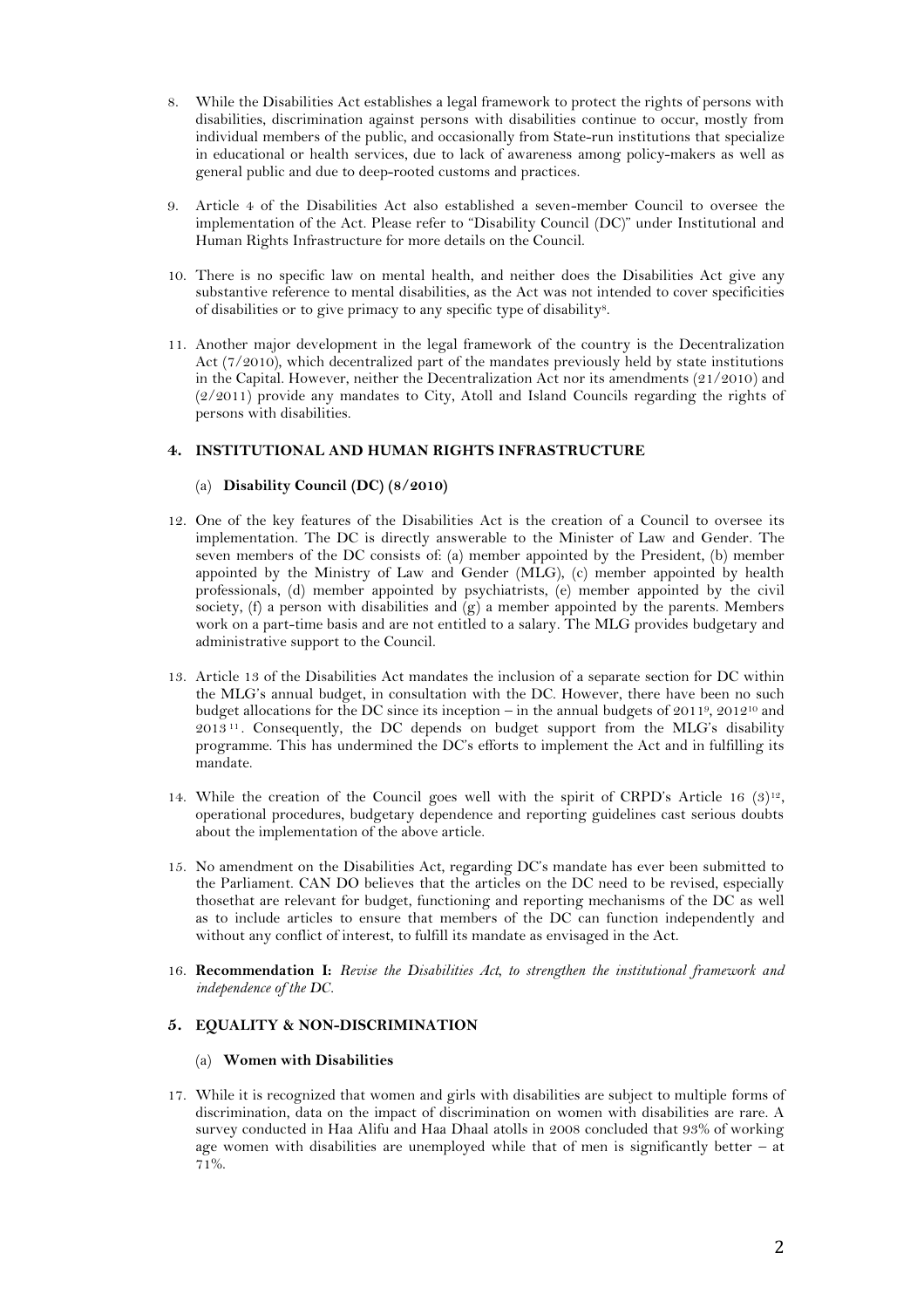### (b) **Children with Disabilities**

- 18. Children with disabilities also face discrimination in the Maldives. Even for those who are fortunate enough to attend school, enormous challenges remain. Some of these difficulties include the inability to participate in activities outside of the classroom (such as laboratory, physical education), inaccessibility to basic services such as lavatories and the school canteen, constant bullying, intimidation and harassment by peers and discrimination by teachers.
- 19. Due to the lack of accessibility to public places such as parks, public transport and roads, children with disabilities tend to stay at home. Unfortunately, even for those parents who are determined to bring their children to public places, intimidation and harassment becomes overwhelming, as evidenced during the public hearing by the HRCM<sup>13</sup>. While a large percentage of children with disabilities could benefit from physical education and sports, such opportunities are extremely rare – organized only by civil society organizations that work on the rights of children with disabilities.

## **6. RIGHT TO PRIVACY, MARRIAGE AND FAMILY LIFE**

#### **(a) Respect for Home and the Family**

20. Under Article 23 of CRPD, the State is mandated to take measures to prevent concealment, abandonment, neglect and segregation of children with disabilities. However, there is no systematic effort to take such measures, while all four elements, if not most, are very common in the Maldives.

### **(b) Prevention of Sexual Abuse**

- 21. Various factors contribute to the widespread prevalence of sexual abuse, including underreporting due to small and localized nature of communities, financial dependency of the victim to the abuser and lack of empathy towards the victim from the community and from State institutions.
- 22. While the rate of sexual abuse remains high across the country, sexual abuse of persons with disabilities remains alarmingly neglectedby the authorities. Few of such cases had been reported in the local media and a vast majority of such cases go unreported.
- 23. CAN DO notes with regret that perpetrators systematically target persons and children with disabilities as chances of reporting such abuse is significantly low. A combination of factors including those mentioned in paragraph 21 and the fact that access to justice is particularly difficult for persons with disabilities are some of the reasons why the rate of reporting remain low. This lack of reporting prove to be a vicious circle, as it prevents focused attention from authorities, media and public, as lack of reporting is perceived as inexistence of the problem.
- 24. Article 28 of the Sexual Offences Act (17/2014) focuses on sexual offences perpetrated against persons with mental disabilities, and the penalty for such offences is imprisonment for  $15 - 20$  years. However, substance of the article does not give any reference to persons with other types of disabilities.

# **7. FREEDOM OF ASSOCIATION AND PEACEFUL ASSEMBLY & RIGHT TO PARTICIPATE IN PUBLIC AND POLITICAL LIFE**

#### (a) **Freedom of Assembly and of Association**

- 25. Persons with disabilities or their representative groups are generally free to assemble to draw attention to their causes. Such rallies are usually facilitated by State institutions and are attended by high-level dignitaries; and they are held with full support from the MLG and the DC.
- 26. Persons with disabilities are free to associate themselves without any restriction and relevant institutions such as the MLG and the DC also consult with civil society actors. Policymakers within such institutions are also accessible and sympathetic towards the goals and objectives of civil society organizations.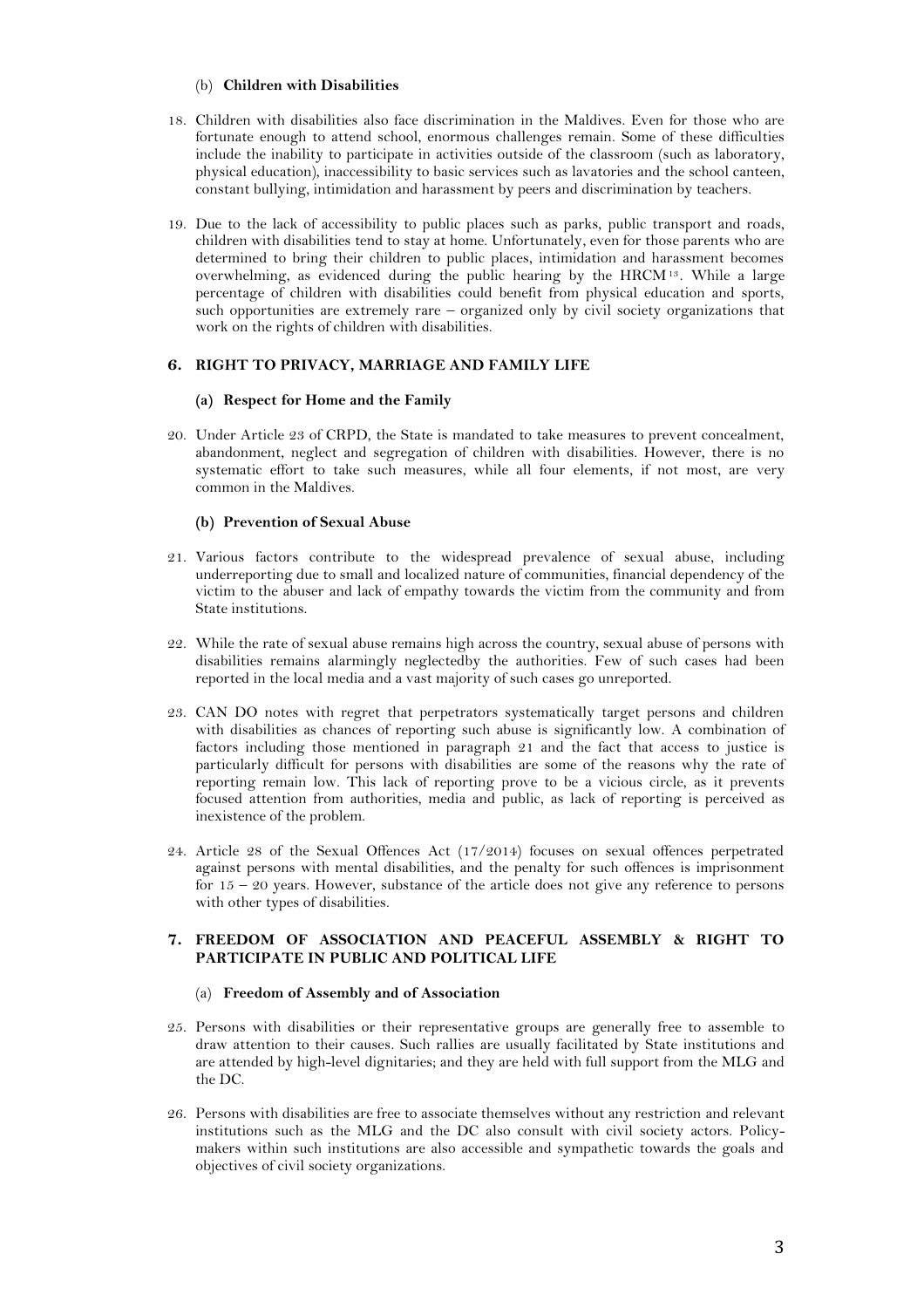- 27. There is no financial assistance from the State for such organizations, as neither the MLG nor the DC has adequate resources to conduct their own programmes. As a result, NGOs are extremely underfunded.
- 28. There is a budget allocated for the Ministry of Youth and Sports, to be dispensed to NGOs who's scope of work is relevant to the work of the Youth Ministry. Therefore, these funds are primarily reserved for NGOs that focus on sports and entertainment or for island-based NGOs, rather than NGOs that specialize in the field of development. There is a smaller fund of MVR 15,000,000 (USD 972,763) with the Ministry of Home Affairs, the parent body for the registration of NGOs, which is eligible for all NGOs, but which has not yet been dispensed. CAN DO believes that there should be equality among the types of NGOs who receive these funds, as well as pre-determined guidelines to enhance transparency in dispensing the funds.

#### (b) **Right to Freedom of Movement**

- 29. Article 19 of CRPD guarantees the right to choose their place of residence. Due to the geographic nature of the Maldives, CAN DO understands the unique challenges in providing services to persons with disabilities. Since the population is dispersed into approximately 200 islands, the number of persons with disabilities living in each individual island is extremely low and therefore, providing disability-related services to all islands may not be financially and technically feasible. However, even those basic services that are crucial for development are limited in the islands. Many of the specialized services are available only in the capital. Due to the permanent necessity of such services, families with children or persons with disabilities are often forced to migrate to the Capital, where living costs are extremely high.
- 30. Article 18 of the Disabilities Act also guarantees accessibility to public places such as roads, parks and other recreational places, shopping complexes and markets, transport vehicles and vessels, schools and other academic institutions, hospitals and other medical facilities and places of employment. The Act also guarantees access to information and various sources of communications. MLG is entrusted to formulate the necessary regulations to ensure accessibility.
- 31. Since the enactment of the Disabilities Act in 2010, public places, buildings, vehicles and vessels remain largely inaccessible to persons with disabilities. While relevant regulations are in place, they remain largely ineffective due to lack of enforcement and general awareness among the public on the existence of such regulations. A myriad of problems such as lack of capacity, human and financial resources, lack of clarity in the mandates of the MLG and DC, conflict of interest and ineffectiveness of the DC in monitoring the implementation of the Act and relevant regulations are among key reasons why it remains unimplemented.

## (c) **Right to Information**

- 32. The Right to Information Act  $(1/2014)$  came into effect in 2014. Article 6 of the Act states that a person with a disability may request information verbally and hence is exempt from the regular procedure for a written submission for such information. However, to lodge a verbal request, the individual seeking the information will have to go in person to the particular institutions, which are not disability-accessible.
- 33. Information on services provided by the State such as mobility aids, devices and assistive technologies, support services, and other health services that are covered by the public health insurance scheme "*Aasandha*" are not publicly available. It is important to note, however, that the National Social Protection Agency (NSPA) provides some information through public broadcasters and through their website. As part of their larger reform programme, NSPA is revisiting its public relations policy to establish a more efficient and systematic provision of information through various sources.
- 34. Sign language, braille, and augmentative and alternative communication facilities are extremely limited in the Maldives. While some such services and facilities are available in the capital, the vast majority of children with sensory disabilities remain excluded from such services. Some machinery such as braille printers remains unused or underused because of lack of human resources and or lack of children seeking access. Human resources constraints remain a particularly serious issue, for instance, there are only three sign language translators in the entire country, all of them residing in the Capital.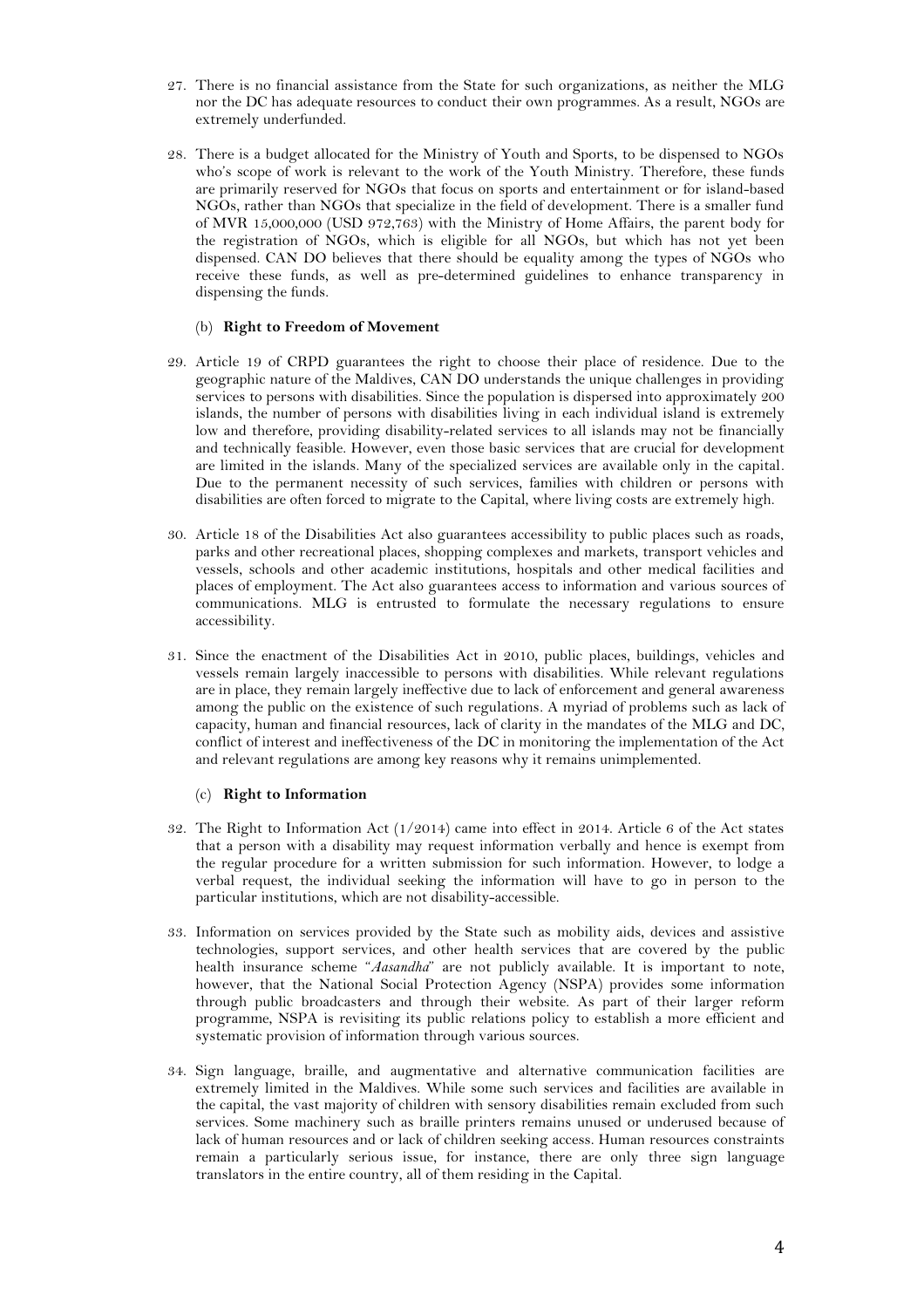### (d) **Statistics and Data Collection**

- 35. Lack of conclusive statistics and data and the absence of collection procedures are a serious issue for the Maldives. While several surveys have been conducted on the prevalence of disability prevalence, statistics and data which will be more practical for policymakers, such as data disaggregated by types of disabilities prevalent in the Maldives, degree or the seriousness of such disabilities, age and gender-based information, and island or communitybased data, are not available.
- 36. On the other hand, national surveys on issues such as access to education, employment or poverty, rarely incorporate a disability perspective. This means that even when studies on such issues are published, the effects on persons with disabilities are rarely reported.
- 37. The most reliable statistics on persons with disabilities comes from NSPA's persons with disabilities registry, which at the time of writing is 5200. However, it is noteworthy to mention that the growth rate of the list is at 14% per year according to NSPA's statistics<sup>14</sup>, which could mean either a growth in the number of babies born with disabilities or a large number of persons with disabilities were not registered previously, or a combination of both.
- 38. **Recommendation II:** Establish a mechanism to collect data on the prevalence of disability in the Maldives, disaggregated by types of disabilities, severity, gender, age and geographic region.

### (e) **Awareness-Raising**

- 39. A key component of both CRPD and the Disabilities Act is awareness-raising. In fact, awareness raising is included in the mandate of the DC. There are occasional awareness campaigns conducted by MLG<sup>15</sup> . The civil society also conducts such campaigns. It is also important to note that State institutions and civil society actors compliment each other on such events and that State institutions are usually very receptive to calls from civil society inthis regard.
- 40. Stereotypes, prejudices and harmful practices such as bullying, discrimination and systematic marginalization from the society, against persons with disabilities have been present for a very long time and hence, are deeply rooted. The State and the civil society need to embark on robust, structured and consistent awareness, advocacy and outreach campaigns to combat such stereotypes and to fight discrimination against persons with disabilities.
- 41. Regulations with regard to the Disabilities Act, the disability registry, the provision of allowances and assistive devices, and minimum standards for accessibility to buildings in addition to a national disability policy, are all in place. However, while these regulations would provide crucial information to service providers, these documents are not available online or easily accessible for persons with disabilities or the general public.
- 42. While the MLG and the DC<sup>16</sup> have participated in several media and other programmes designed to raise awareness on the rights of persons with disabilities, conducting systematic campaigns for longer periods and with a wider reach is important.

## **8. RIGHT TO WORK AND JUST AND FAVORABLE CONDITIONS OF WORK**

- 43. Like most developing countries, unemployment among persons with disabilities is high. Among the several factors which contribute to this include lack of access to education for children with disabilities, societal attitudes towards persons with disabilities, lack of access to work places, lack of opportunities for self-employment and entrepreneurship, lack of proactive measures from State and private institutions to reserve a certain quota of jobs for persons with disabilities.
- 44. Article 19 of the Disabilities Act prohibits discrimination on the basis of disabilities, both in employment as well as in considering for career opportunities such as promotions or higher education. It also emphasizes that it is the duty of the employer to ensure accessibility to the workplace. The Act encourages the State to introduce measures to encourage employment of persons with disabilities, and that the government shall lead by example. There are no known measures that the State or the private sector has undertaken to encourage employment for persons with disabilities. However, CAN DO understands that the DC is in consultation with State institutions such as the Civil Service Commission (CSC) to introduce such measures.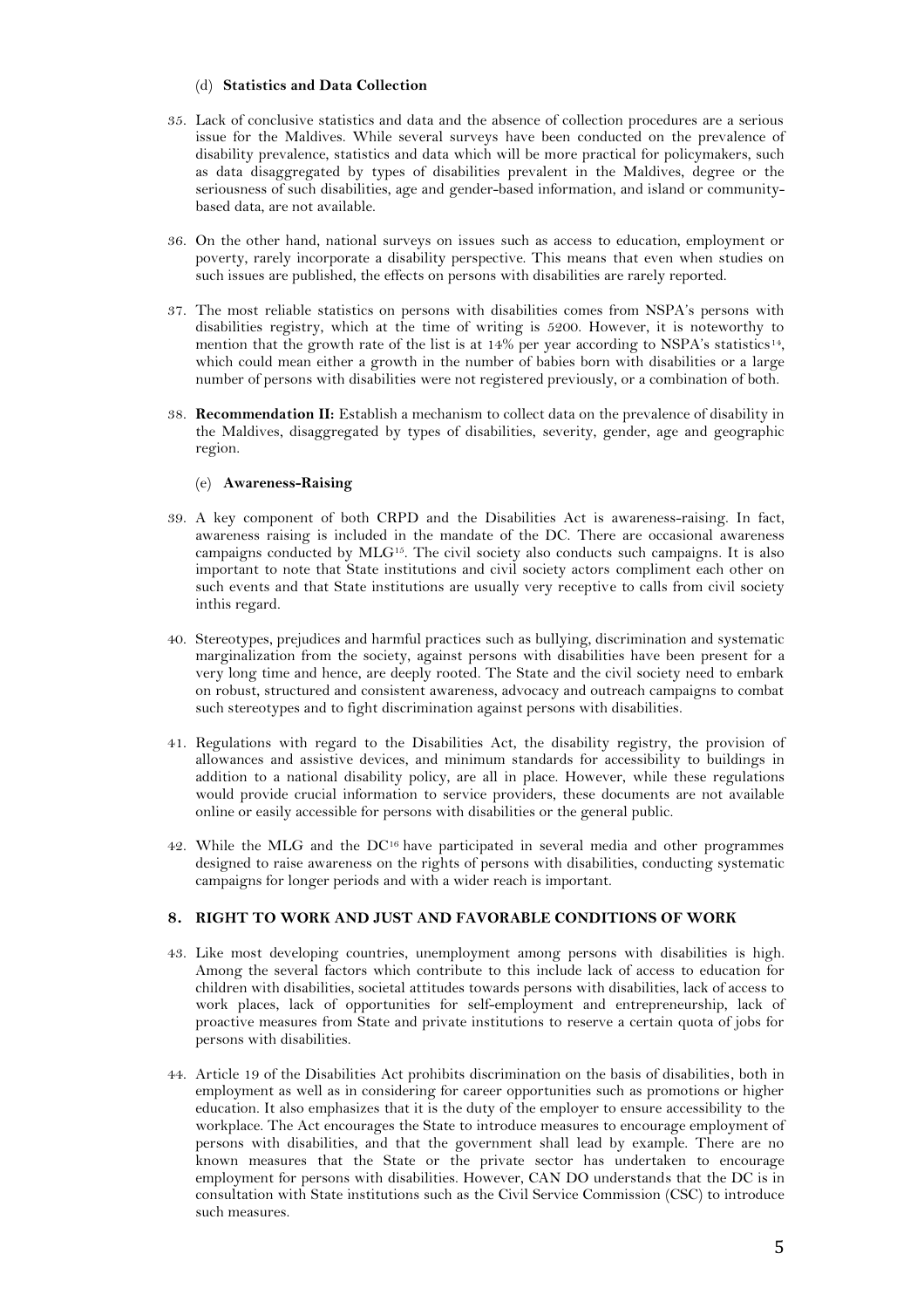- 45. The effects of unemployment for marginalized groups such as persons with disabilities continue to be ignored in the government-sanctioned reports into issues such as employment and poverty.
- 46. As per the Disabilities Act, the responsibility for ensuring that reasonable accommodation is provided to persons with disabilities in the workplace falls upon the employer, who has originally employed the person with disabilities in the absence of any affirmative action or incentive. This makes it difficult for persons with disabilities to compete for jobs, as providing accessibility would be a cost which employer will have to pay if he is to employ a person with a disability and in the absence of any incentive for employing a person with a disability.
- 47. There are no vocational and professional rehabilitation, job retention and return-to-work programmes for persons with disabilities. Opportunities for self-employment, entrepreneurship, the development of cooperatives and starting one's own business are limited for persons with disabilities.
- *48.* **Recommendation III:** *Accelerate efforts to increase employment among persons with disabilities, including through temporary special measures by the civil service system, and through tax breaks and other measures for private sector and encourage entrepreneurship and self-employment of persons with disabilities through micro-financing opportunities.*

# **9. RIGHT TO SOCIAL SECURITY AND ADEQUATE STANDARD OF LIVING**

### **(a) Right to Education**

- 49. Article 20 of the Disabilities Act prohibits discrimination on access to education on the basis of disabilities. The law also stipulates that the Government shall cater to special needs of persons with disabilities, such as braille and sign language and training of teachers equipped to deal with needs of persons with disabilities. It also mandates the Government to take steps that would ensure access to education such as physical accessibility to schools and ensuring that Special Education Needs (SEN) classes are available across the country. The Act also mandates the Government to provide scholarships for persons with disabilities.
- 50. On achieving universal primary education (MDG Goal No. 2), the Ministry of Education<sup>17</sup> has consistently reported 100% net enrolment in primary schools between grades 1 and 7 since 2002. However, a report conducted by the HRCM on the rights of persons with disabilities in 2010 noted that of 2250 children identified as children with disabilities, only 10% attends schools.
- 51. The "Public Inquiry on Access to Education for Children with Disabilities" (hereafter referred as "Public Inquiry") organized by the HRCM in the atolls and the Capital from 2012 to 2014 revealed serious problems in the Maldivian school system, which hinders access to education for children with disabilities. While some reasons directly emanate from factors such as limited resources, and the geographically dispersed nature and remoteness of the islands, which are beyond State's control, other factors include discrimination against children with disabilities, bullying, and limited physical accessibility to roads and schools, according to parents who testified in the Public Inquiry. During the hearing, the Minister of Health and Gender (then Ministry of Health and Gender) conceded that at least 50% of children with disabilities do not attend schools.
- 52. While inclusive education remains a primary objective, it is important to note that the focus should also be given to improve the existing SEN classes as well as to open more such classes in the islands. Inclusive education will be meaningless when children with disabilities are able to join regular classes without adequate human and other resources. Hence the process of moving into inclusive education should be implemented without limiting the capacity neither of existing SEN classes nor at the expense of its expansion.
- 53. While there are limited opportunities for vocational training, there is no known scholarship opportunity that is reserved for personswith disabilities. Adult education programmes for persons with disabilities is also not available in the Maldives.
- 54. For professionals working with persons with disabilities in the field of education, there are limited opportunities for basic and primary training in the Maldives. However, the Faculty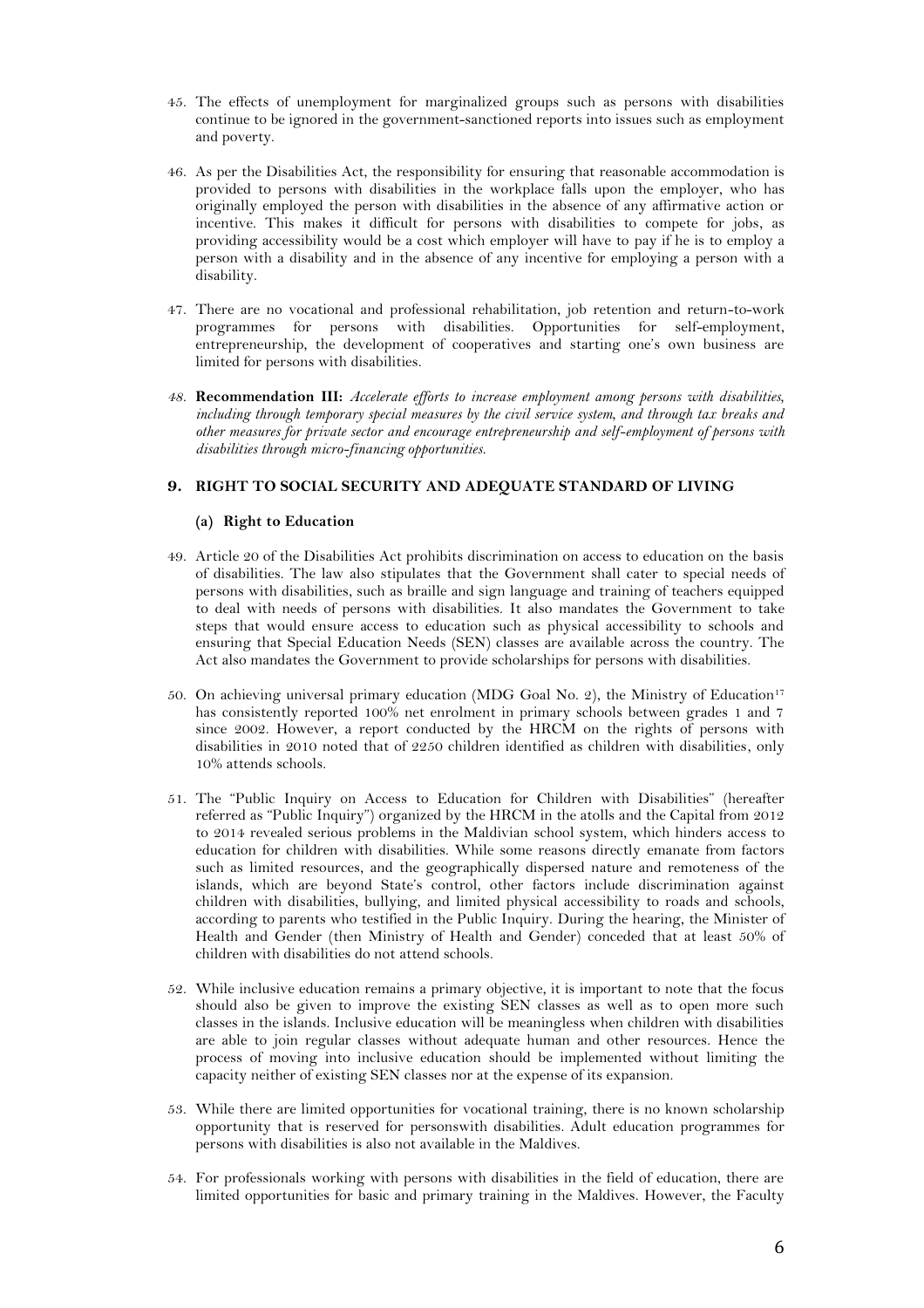of Education of the Maldives National University is drafting a syllabus for a Degree Programme in Special Education, to be launched in academic year 2015.

55. **Recommendation IV:** *Improve access to education for persons with disabilities, including through focusing on inclusive education, as well as strengthening SEN classes in the interim and implement the recommendations contained in the final report of the HRCM's Public Inquiry.*

#### **(b) Right to Adequate Housing**

- 56. The Government has designated 15 flats for persons with disabilities through its public housing schemes. In 2014, 15 candidates were selected for 15 flats. While CAN DO welcomes this, it believes that the number of flats designated for persons with disabilities need to be increased, in addition to improving transparency in awarding the flats.
- 57. As one-third of the entire Maldivian population live in Male' City, it has become one of the most congested and densely populated cities in the world. The influx of the population into the 5.6 square mile island in search of better education, health services and most importantly jobs have increased the housing demand to a level that landlords can dictate extremely high rents and discriminatory terms on the tenant. In this context, CAN DO has received reports that landlords have denied the availability of houses and apartments to be leased by families with children or persons with disabilities. However, it is difficult to seek redress, as landlords will not demand such conditions on paper, but instead will disqualify such prospective tenants during the screening stages.

# (c) **Right to Health**

- 58. Article 21 of the Disabilities Act stipulates access to health services as a basic right and mandates the Government to introduce early detection and intervention, including at prenatal, perinatal and early childhood stages. It also mandates the Government to train health professionals on areas relevant for persons with disabilities, as well as the provision of therapies such as physiotherapy, occupational therapy, speech therapy, behavioral therapy and early detection and intervention.
- 59. Regular medical needs for all Maldivians, including those with disabilities are covered by the State's insurance scheme "*Aasandha*". NSPA also provides certain assistive devices that are essential for persons with disabilities, such as hearing aids and wheelchairs. However, access to such services is sometimes difficult with excessive tests and verifications.
- 60. Despite the Disabilities Act's emphasis on the provision of therapies such as listed on paragraph 57, most therapies that are necessary for persons with disabilities are not available through public hospitals or are difficult to access due to a shortage of therapists in the country. For persons with disabilities, this leaves no option, but to obtain such services from private clinics that charge unreasonably higher fees. These services are also not covered by "*Aasandha*" and some of the services are only available in Male' City, which forces parents and children to travel to Male' for longer periods; and charges for transportation and accommodation are not covered by "*Aasandha*".
- 61. With the new National Social Protection Act (2/2014), NSPA is in a process of overhauling their services. NSPA is consulting with civil society organizations that deal with persons with disabilities, on how the social protection system could be more disability-friendly as well as to understand relevant clinical procedures that could be covered by "*Aasandha*". As part of this process, NSPA is also developing a "Guideline on the Definition of Disability," which, once enforced, would help in understanding different types of disabilities, with benchmarks to understand the severity of those disabilities. This would help NSPA to understand the necessary medical and clinical procedures for different types of disabilities and in catering to the needs of persons with disabilities. This would also systematize its services and reduce misuse and abuse of such services.
- 62. Opportunities for early detection and intervention in the Maldives are extremely limited.
- 63. Statements given by parents to the HRCM's Public Inquiry indicate that discrimination against persons with disabilities exists in the Maldives, especially in the islands where caregivers are not trained to deal with disabilities and where awareness on the rights and dignity of persons with disabilities is at a minimum.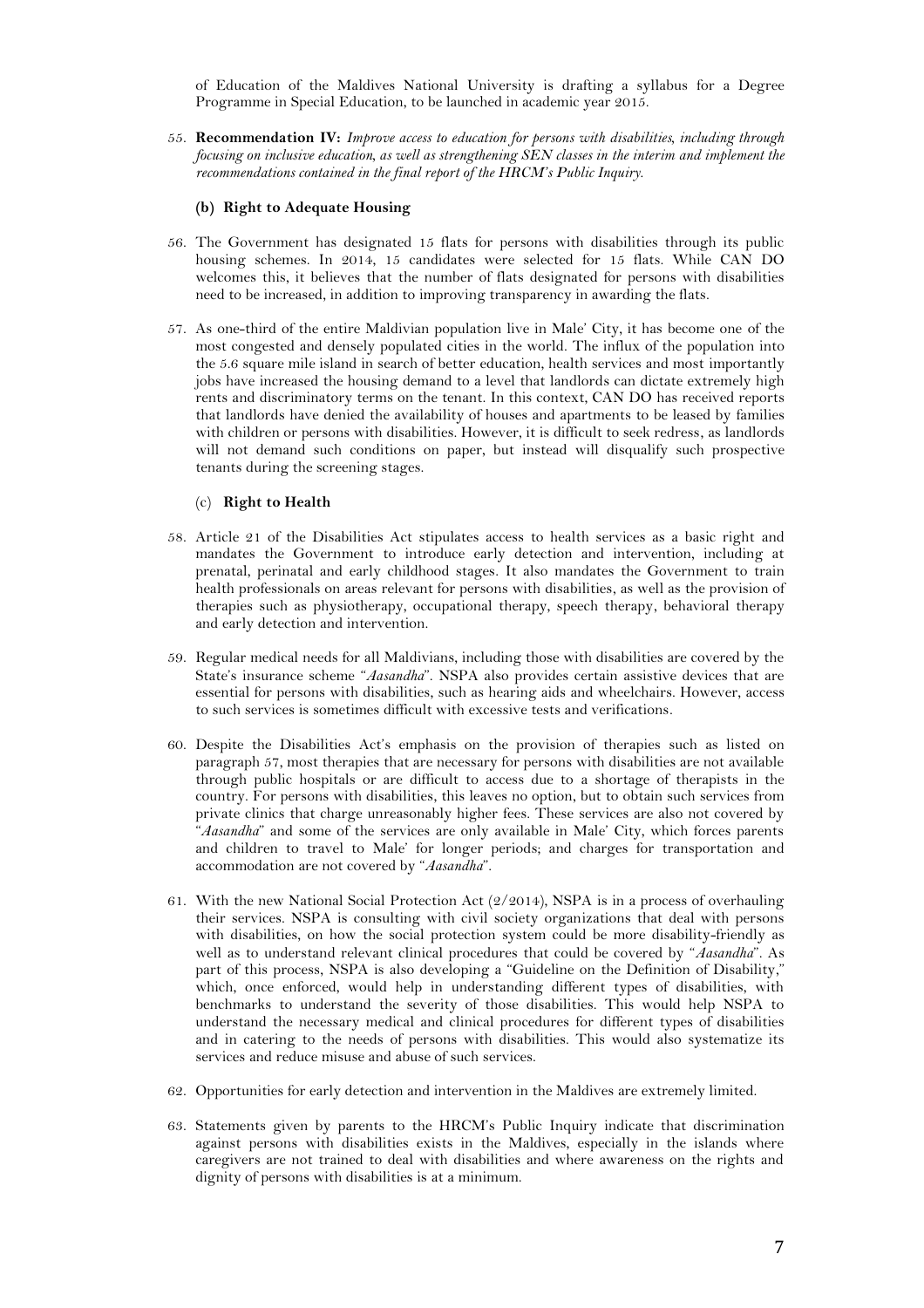64. **Recommendation V:** *Improve access to health services, through the provision of more disabilitiesrelated therapies and other services, as well as making them more affordable. Overhaul the social protection system to ensure that it benefits the most marginalized groups in the society.*

### (d) **Right to Development**

- 65. Maldives is on track to achieve the MDGs on most of the targets. However, goals that are relevant for persons with disabilities, such as on eradicating extreme poverty and hunger<sup>18</sup>, achieving universal primary education <sup>19</sup> and reducing child mortality <sup>20</sup> , need the implementation of urgent steps to address remaining gaps such as inequalities between the capital and atolls, as well as within the marginalized groups such as persons with disabilities.
- 66. While the CRPD emphasizes the importance of mainstreaming disability issues as an integral part of relevant strategies of sustainable development, disability mainstreaming remains marginal in policy-making on development issues.
- *67.* **Recommendation VI:** *Mainstream the disability policy into the development policy of the Maldives.*

# (e) **Poverty Alleviation**

- 68. Disadvantaged groups such as persons with disabilities continue to bear the brunt of social issues such as poverty.
- 69. The DC is working towards launching a disability fund. The key objective of the fund is to empower persons with disabilities through funding projects to enhance their economic prospective, as well as to cover medical costs not included in *Aasandha*. However, there is no timeline for the launching of the fund.
- 70. Since the ratification of the Disabilities Act, the Government has provided a monthly allowance of MVR 2,000.00 (USD 130.00) per person, who are registered with NSPA. At the time of the adoption of the Act, elderlies (above 65 years of age) were also entitled to a monthly allowance of the same amount. However, since then, the allowance for elderlies has been increased to MVR 2,300.00 (USD 150.00) and later to MVR 5,000.00 (USD 325.00) in 2014. Hence, persons with disabilities and their parents have called for an equal raise in the disability allowance. In July 2014, an amendment to the Act raising the disability allowance to MVR 5,000.00 (USD 325.00) was submitted to Parliament. The amendment is currently at the Committee stage of the Parliament.
- 71. There are several types of subsidies that the Government provides to its citizens to alleviate poverty. The policy of subsidies, despite its inherent problems and burden on taxpayers, must be welcomed, as, over the years, it has kept needy families above the poverty line.
- 72. However, the State must undertake steps to ensure that the system of social protection actually helps the poorest people in the society and to ensure that taxpayer's money is being spent on the most effective way possible. Unscrupulous citizens are known to misuse and abuse the social protection system by taking allowances which they are not eligible for; for instance, a person who is not disabled but may have a minor deformity, may explore loopholes in the system and successfully claim thedisability allowance<sup>21</sup>.
- 73. Another issue with the social security system is that, on subsidies and allowances that are not exclusive for disadvantaged groups such as persons with disabilities, such groups may not be eligible for any further concession. For instance, a student with a disability may not have an advantage over a regular student when competing for subsidies for students such as student loans that are usually extremely competitive.
- 74. While subsidies have the potential to lift families with children or persons with disabilities from poverty, the eventual goal should be to encourage persons with disabilities to seek employment or entrepreneurship. Additionally, while registered persons with disabilities do get an allowance in cash, much needed health and rehabilitation services are not available in the country. Even if the allowance is increased to USD 325.00, persons with disabilities will continue to lack access to essential health and rehabilitation services.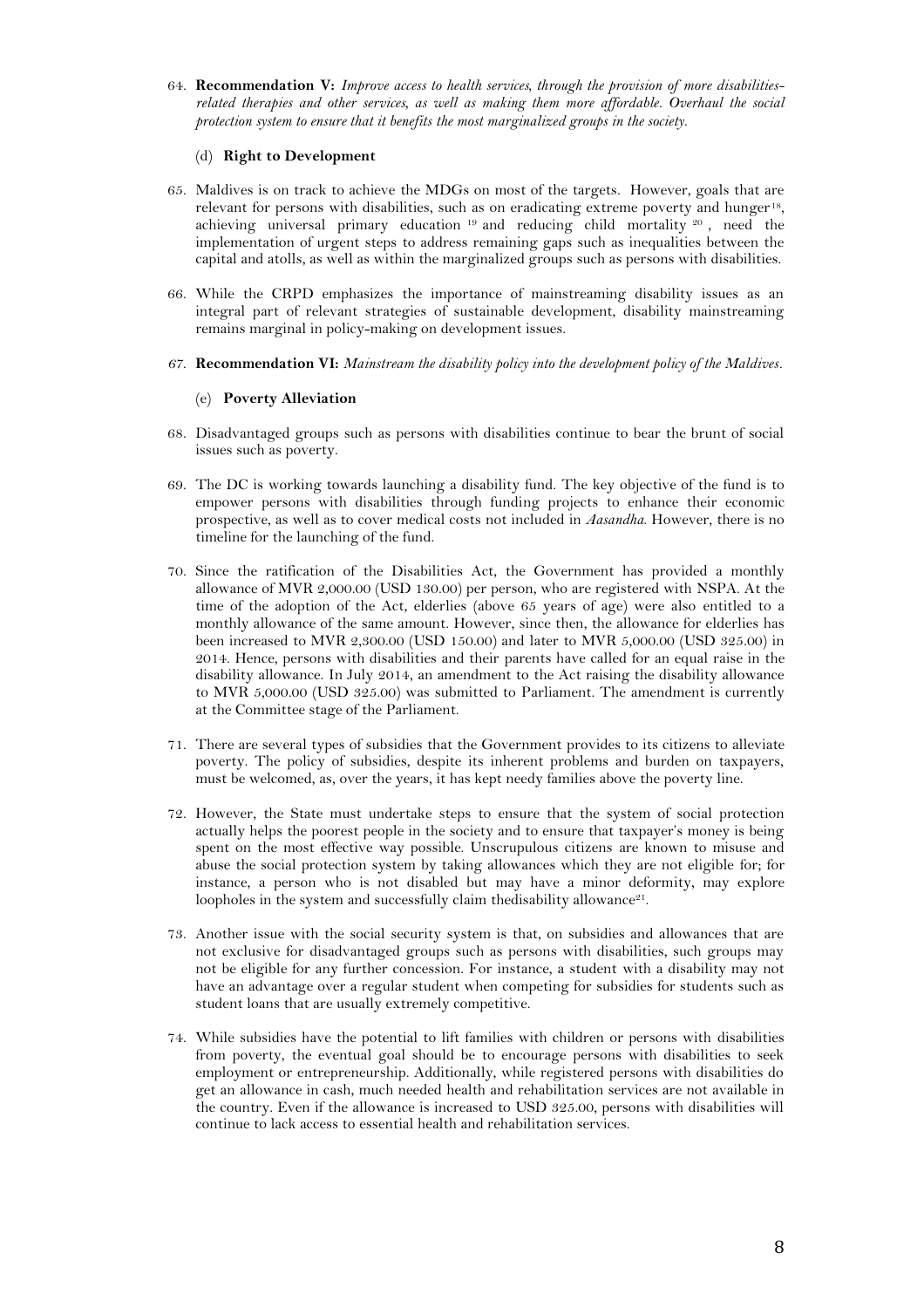#### **10. CAPACITY-BUILDING & TECHNICAL ASSISTANCE**

#### (a) **Capacity-Building<sup>22</sup>**

- 75. Due to a serious mismatch between the capacity of State and civil society actors and enormous need for services for persons with disabilities, service providers typically focus on the most serious issues, rather than focusing on the implementation of the CRPD or the Disabilities Act as a whole. For instance, to register in a development center run by civil society organizations, a child with a disability may have to be on a long waiting list before being enrolled, mainly due to limited capacity.
- 76. Specific areas in dire need of capacity building include (a) teachers specially trained for inclusive education and SEN classes, (b) therapists who provide treatments that are relevant for persons with disabilities and (c) early detection and intervention.

#### (b) **International Cooperation**

- 77. International cooperation would be of vital assistance to enhance rights of persons with disabilities. Assistance could be focused on three critical areas, which CAN DO believes are among the most serious issues in the Maldives and that have the potential for improvement in a relatively short period of time: (a) access to education, (b) access to health services and (c) mainstreaming of the disability policy.
- 78. International cooperation would also be effective in assisting the State institutions to conduct programs that will be longer-term and more effective. Particular areas with potential for productive collaboration includesproviding training opportunities for teachers, including training SEN school teachers and training teachers for inclusive education. International cooperation on training disability related specialists engaged in therapies such as physiotherapy, occupational therapy, speech therapy and behavioral therapy is also important. One practical way for such assistance is inclusion of areas related to disabilities as priorities, when offering scholarship programmes for the Maldives under bilateral assistance.
- 79. International cooperation will also be helpful for NGOs and networks working on the area of disabilities, which have a proven track record of efficiency and transparency in managing internationally funded projects. Important areas of international cooperation for the civil society includes capacity-building, awareness campaigns and in reaching out to outer islands.

<sup>5</sup>[http://tbinternet.ohchr.org/\\_layouts/TreatyBodyExternal/MasterCalendar.aspx.](http://tbinternet.ohchr.org/_layouts/TreatyBodyExternal/MasterCalendar.aspx)

 $\overline{a}$ <sup>1</sup> Report of the Working Group on the Universal Periodic Review, A/HRC/16/7, UNHRC, January 2011.

<sup>2</sup> (Recommendation 125 of Maldives UPR in 2010) Continue consultations with civil society in the follow-up to the review (Austria)

<sup>&</sup>lt;sup>3</sup> "Treaties entered into by the Executive in the name of the State with foreign states and international organizations shall be approved by the People's Majilis (Parliament), and shall come into force only in accordance with the decision of the Peoples Majilis (Parliament)".

<sup>4</sup> (Recommendation 4 of Maldives UPR in 2010) Ratify promptly the Optional Protocol to ICESCR and the Optional Protocol to CRPD (Spain), (Recommendation 5) Sign and/or ratify the Second Optional Protocol to ICCPR; the Optional Protocol to ICESR; ICRMW; the Optional Protocol to CRPD; and the International Convention for the Protection of All Persons from Enforced Disappearance (Argentina)

<sup>6</sup> (Recommendation 30 of Maldives UPR in 2010) Adopt and implement draft laws regarding persons with disabilities and concerning mental health, as referred to in the national report, with a view to providing a normative framework to strengthen awareness-raising campaigns on human rights and disability (Mexico);

<sup>7</sup> (Recommendation 49 of Maldives UPR in 2010) Make further efforts and take the legislative and administrative measures necessary to eliminate discrimination against persons with disabilities on the ground (Qatar)

<sup>8</sup> (Recommendation 30 of Maldives UPR in 2010) Adopt and implement draft laws regarding persons with disabilities and concerning mental health, as referred to in the national report, with a view to providing a normative framework to strengthen awareness-raising campaigns on human rights and disability (Mexico);

<sup>9</sup> Disability Council's Annual Report 2011

<sup>10</sup> Disability Council's Annual Report 2012

<sup>11</sup> Disability Council's Annual Report 2013

<sup>&</sup>lt;sup>12</sup> "In order to prevent occurrence of all forms of exploitation, violence and abuse, State Parties shall ensure that all facilities and *programmes designed to serve persons with disabilities are effectively monitored by independent authorities"*

<sup>13</sup> Nationwide Inquiry conducted from 2012 – 2014, Capital City's inquiry conducted in May 2014

<sup>14</sup> Meeting with Mr. Abdulla Mohamed Didi, Chief Executive Officer, National Social Protection Agency (NSPA), Monday, 11 August 2014

<sup>15</sup> Meeting with Ms. ShidathaShareef, Minister of State, Ministry of Law and Gender, Wednesday, 16 April 2014

<sup>16</sup> Meeting with Mr. Ahmed Athif, President, Disability Council, Monday, 2 June 2014

<sup>&</sup>lt;sup>17</sup> UNDP Maldives data on the implementation of MDG

<sup>18</sup> MDG Goal Number 1

<sup>19</sup> MDG Goal Number 2

<sup>20</sup> MDG Goal Number 4